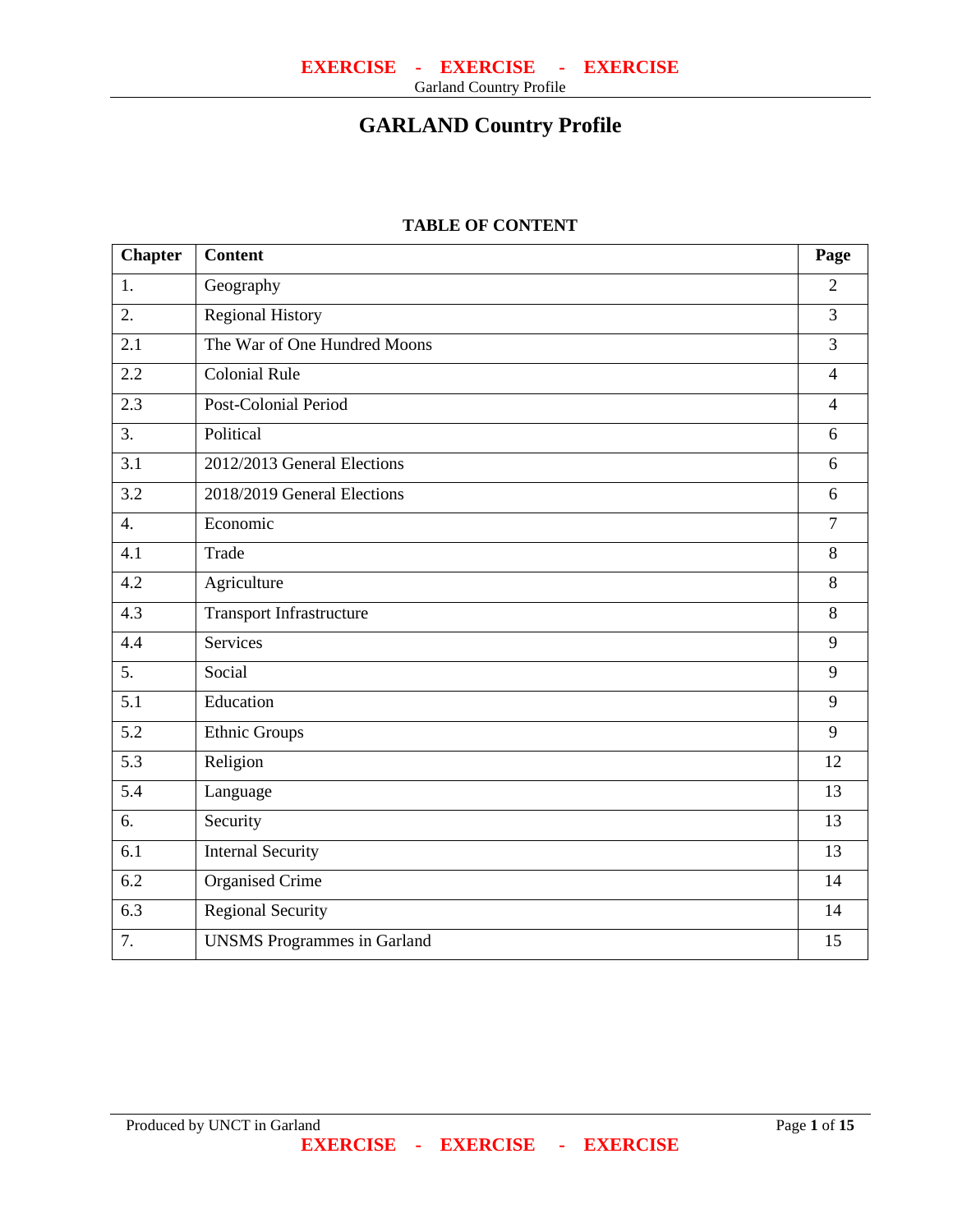

# **GARLAND Country Profile**

# 1. **Geography**

Garland is a landlocked country on the Eighth Continent. The country is bordered by Northland to the north, Eastland to the east, Southland to the south, and Westland to the west. The capital, Garville, is situated on the centre of the country.

Garland has a landmass of 74,978 km² and a population that is currently estimated to be about 10 million including the large influx of returnees and refugees in recent years. The average number of people per km<sup>2</sup> is 13, making Garland one of the least densely populated countries. Most of the desert areas in South and West provinces are uninhabited. The Garland population is concentrated around the main cities. The capital Garville is the administrative and economic centre of the country and its metropolitan area is home to almost half of the country's population. The other more populous cities are the provincial capitals.

The terrain gradually rises from plains in the north and centre to eastern highlands where the Eastern Mountain Range is the main feature. The area along the border with Southland and Westland is mostly desert area that extends into the neighbours countries. Altitudes in Garland range from 600 to 3,000 meters above sea level.

The country is well supplied with waterways. The White Line River, which flows out of Southland, is the major geographic feature of the country. Tributaries of the White Line River occupy the eastern part of the country's territory. It supports agriculture and diverse wild animal populations.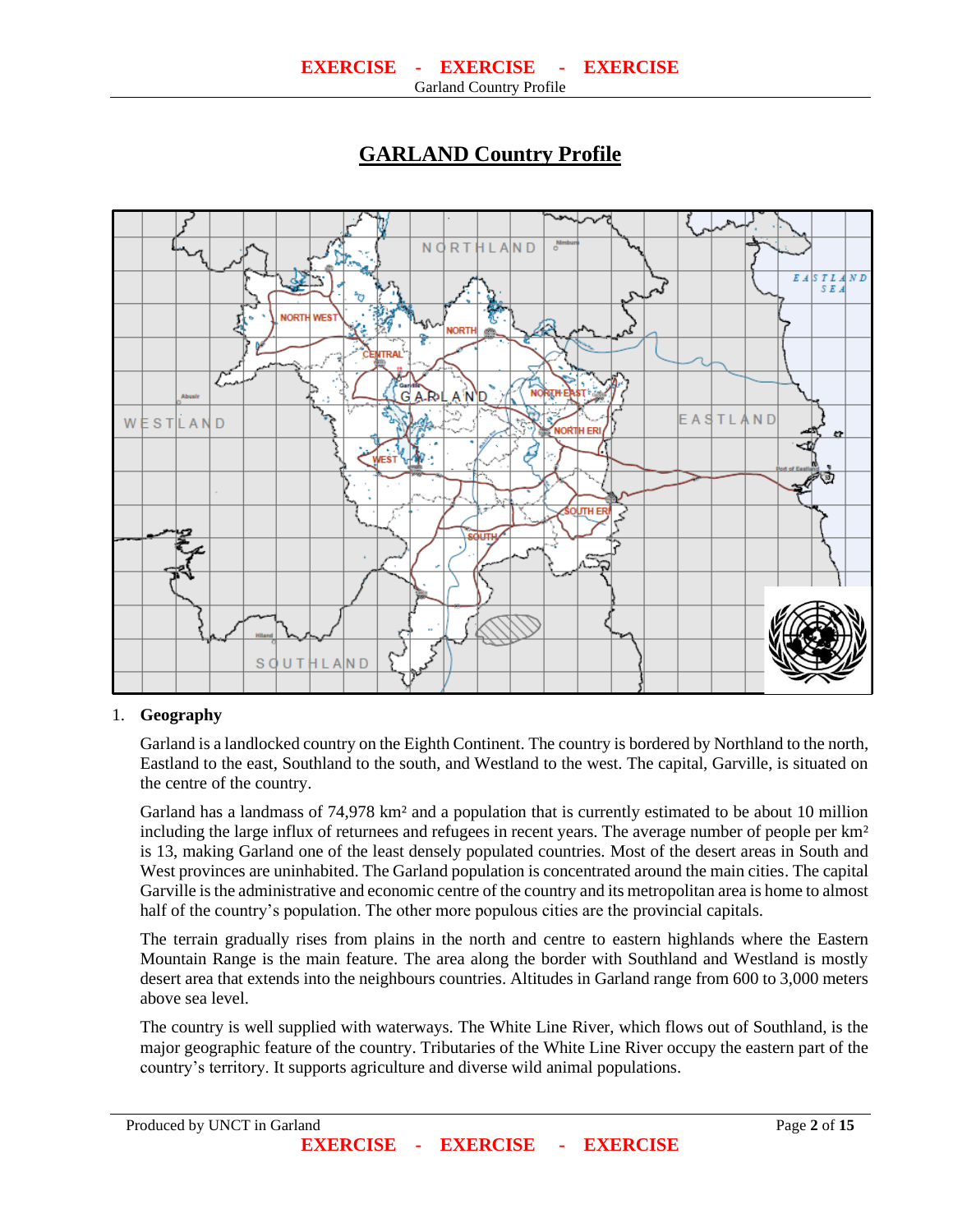A moist savanna climate prevails in most parts of the country but this is not true for the arid south and extreme west and the equatorial forest zone in the southeast. During the rainy season (from August to December) heavy rainstorms occur and often lead to flooding, degrading of already strained infrastructure causing a host of attendant issues in health and sanitation, particularly in poor areas. Early morning fog is typical in forested areas. Maximum annual precipitation is 1,800 mm, occurring from August to September in the White Line River basin, and in the Eastern Mountain Range annual precipitation averages 1,500 mm.

Temperatures are typically above 25°C and can rise above 35°C, particularly during the dry season, which lasts from January to August. The air is dry and it is warm during the day but considerably cooler at night. The skies are generally clear. Sandstorms and dust storms occur in the extreme southwest.

For pastoralists, the hot, dry conditions trigger seasonal human and livestock migration from south to north, which serve as dry season grazing pastures. These seasonal migrations have a direct bearing on resumption and escalation of conflicts among the pastoralists and other groups in their search for water. When the main rains occur (August - September), people and cattle return to the southern areas. Seasonal movements are less pronounced in the more agricultural areas such as along the course of the White Line River, and in forested areas, like the East National Park (semi-dense forest) and Eri National Park (rain forest).

## 2. **Regional History**

What is now the Garlandian sub-region comprising Northland, Eastland, Garland, Southland and Westland was the unified Kingdom of Garlandia (circa 1100-1675), ruled by the lineage of hereditary Garlandian Kings of the powerful clans of the Dotan people. The Dotan were a warrior-class and their capital was located in what is now the East National Park.

The Garlandian Empire was comprised of Dotans west of the Eastern Mountain Range (in today's North East, North Eri and South Eri provinces), Eastarians along the coast in today's Eastland, Sunkans (seminomadic traders in the Southland Desert area), Abu (farmers of the western plains) and the Northarian people in the northern rainforests.

## 2.1.**The War of One Hundred Moons (circa 1080-1100)**

According to the history of the region, the Dotan clans, under the leadership of their Garlandian King, banded together in 1080 to invade the Abu territory to their west. The Abu had been peaceful farmers with no martial history. The Dotan, who relied heavily on trade, seized the Abu land and organized it into collective farming communities to feed the growing Dotan military. The Abu became indentured servants to the Dotan, forfeiting as much as two-thirds of their crops and livestock. The Dotan next embarked on a campaign to control the desert trading routes to the south. Establishing military outposts throughout the desert area they offered "protection" to the Sunka clans in exchange for one-third of their traded goods.

The Dotan ensured that the living standards of the Abu people, although living in servitude, were marginally better under Dotan rule than under their former king. The Dotan eventually brought Sunka traders into the ranks of their army, promising them one-third of all goods plundered throughout the wars of conquest. The Garlandian Empire was growing.

With their eastern flank protected by the Eastarian Mountain range and their western and southern flanks secured and supplied, Garlandia embarked on a long military campaign to subdue the more powerful Northarian tribes located to the north. The Northarians enjoyed maritime trade and were quite wealthy, with a vast array of precious metals and stones. The Northarians were also excellent hunters and traders and successfully repulsed the Dotan until their King died without an heir. Political in-fighting then led to divisions among the Northarian tribes. Garlandian forces were able to negotiate a truce between the warring factions. Gaining allies from among opposition tribes, Garlandian forces invaded and swept through the Northarian territory, slaughtering the former ruling tribe.

Dividing its forces, the Garlandian Empire invaded the land of the Eastarian people in 1094. The Eastarian tribes were mainly wealthy, maritime traders whilst their mountain tribes were fiercely independent with

**EXERCISE - EXERCISE - EXERCISE**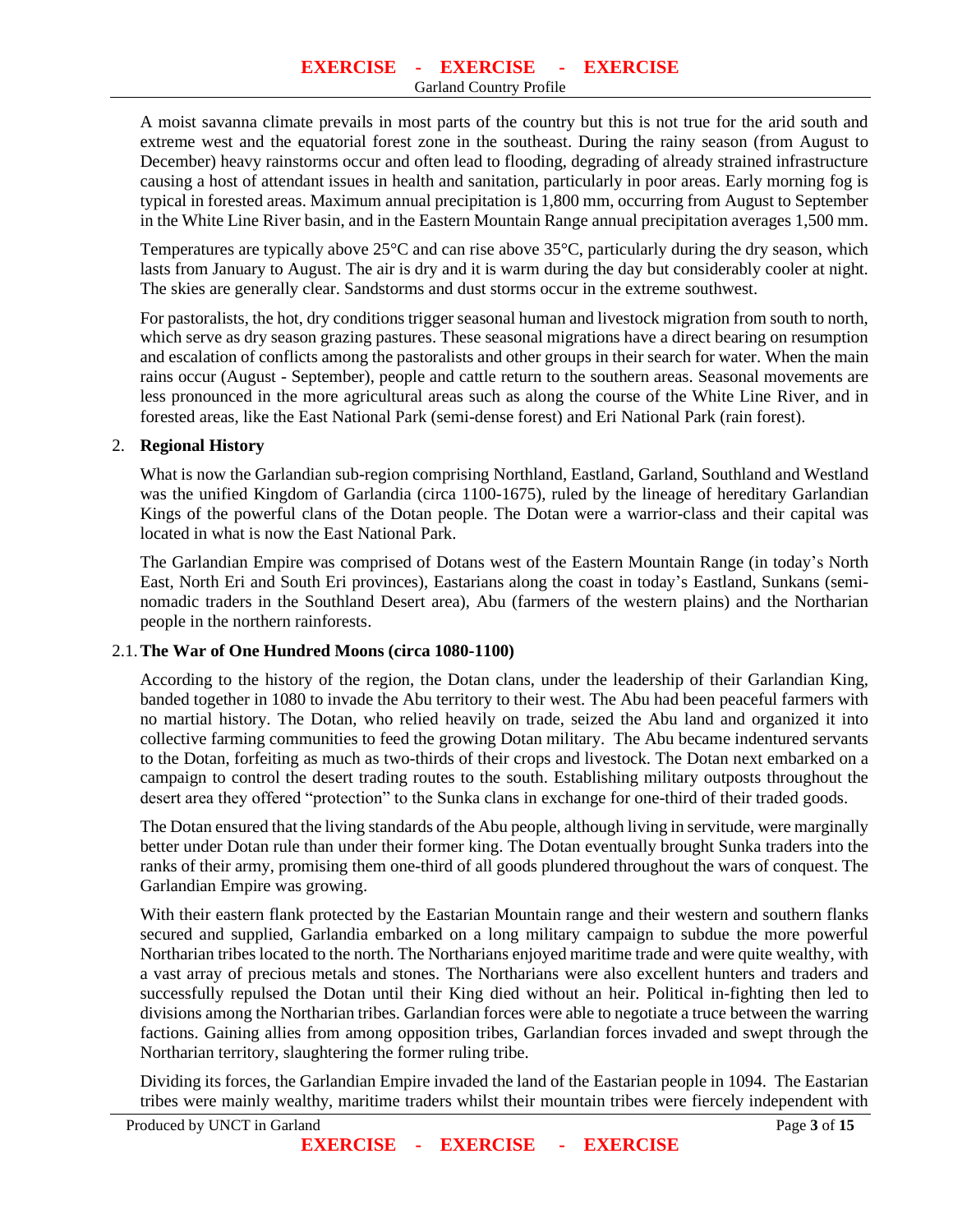martial traditions, born from their skills as mountain hunters and trackers. It took the Garlandian army two years to build supply routes and battle the Eastarian mountain people, before they were ready to lay siege to the capital (what is now Port of Eastland). The Eastarian coastal tribes repulsed three sea-borne invasions, wiping out Garland-Northland flotillas and successfully resisted the siege on their capital for two years. When the capital fell to the Garlandian army, it was looted and burned. For their staunch resistance and the costs of the campaign on the Garlandian treasury, the Eastarian peoples suffered under brutal conditions of occupation and were not accepted as Imperial citizens, until the age of Garlandian enlightenment (circa 1430).

#### 2.2.**Colonial Rule**

In 1648, ships from Middleland (an empire from a distant continent) anchored at the rebuilt port city of Eastland. A trading colony was established and flourished for more than ten years. In 1658 an armada of ships from Middleland's imperial competitor, Farland, anchored off the Garland-Northland coast to the north. The Garlandian King saw an advantage in manipulating the trading competition between the two overseas powers and welcomed both empires as trading partners, despite the protests from Middleland.

Middleland and Farland were waging a protracted land war on their own continent and needed the natural resources, precious metals and stones of the Garlandian Empire. The Garland's warmed to the trade terms offered by Farland, attacked and destroyed the Middleland settlements (slaughtering the colonists) and handed the Port of Eastland to Farland. Middleland, in turn, invaded and a savage war of reprisals/counterreprisals broke out along ethnic lines.

In 1675, Middleland and Farland signed a peace treaty and divided the lands of the Garlandian Empire between them. Farland established colonies in what is today Northland, whilst Middleland colonized the balance of the Garlandian Empire. As one of the strategies for subduing the Garlandians, the once great mountain city of Garlandian kings was destroyed, and half of the Dotan population was sent into exile into the Northland border area.

The former Garlandian Empire was then called the Eastland Protectorate of Middleland. Ethnic Eastarian people were elevated to the status of "indigenous administrators" within the local colonial bureaucracies and became more highly educated. Over the centuries, the Eastarian tribes came to dominate the Dotan, Abu and Sunka tribes in both wealth and education.

Given their martial traditions, Middleland began recruiting the Dotan into colonial regiments to augment their army's force structure. Between 1720 and 1965, the  $1<sup>st</sup>$ ,  $2<sup>nd</sup>$  and  $3<sup>rd</sup>$  Garland Light Infantry Regiments (primarily Dotan and named for their former imperial army), gained fame throughout Middleland'simperial military history. However, with the great force reduction of 1966, the regiments of the Eastland Protectorate were disbanded. Between 1970 and 1975, the former soldiers of the Eastland regiments were employed in private security forces in other colonial departments during the drawdown of Middleland's colonial period. By the time Middleland withdrew from Eastland, the remnants of those private security forces were unemployed. They did hire themselves out as mercenaries, fighting in several post-colonial wars on the continent.

## 2.3.**Post-Colonial Period**

Colonial rule gradually came to an end in the 1970s. Northland gained its independence from Farland in 1973. Middleland slowly conceded territory, giving the Abu and Sunka people their pre-Garlandian Empire lands back in 1975, establishing the present-day nation-states of Westland and Southland. Eastland gained its independence from Middleland in 1977, maintaining its capital in the Port of Eastland.

In 1981, the Dotan staged a rebellion, forming the Garland Liberation Army (GLA) against the Eastland government and fought a successfully decisive civil war of secession, gaining its independence in 1983. Harkening back to its pre-colonial history, they named their new state Garland, establishing its capital city, Garville, at the confluence of highways linking Garland with the regional border-states. The first President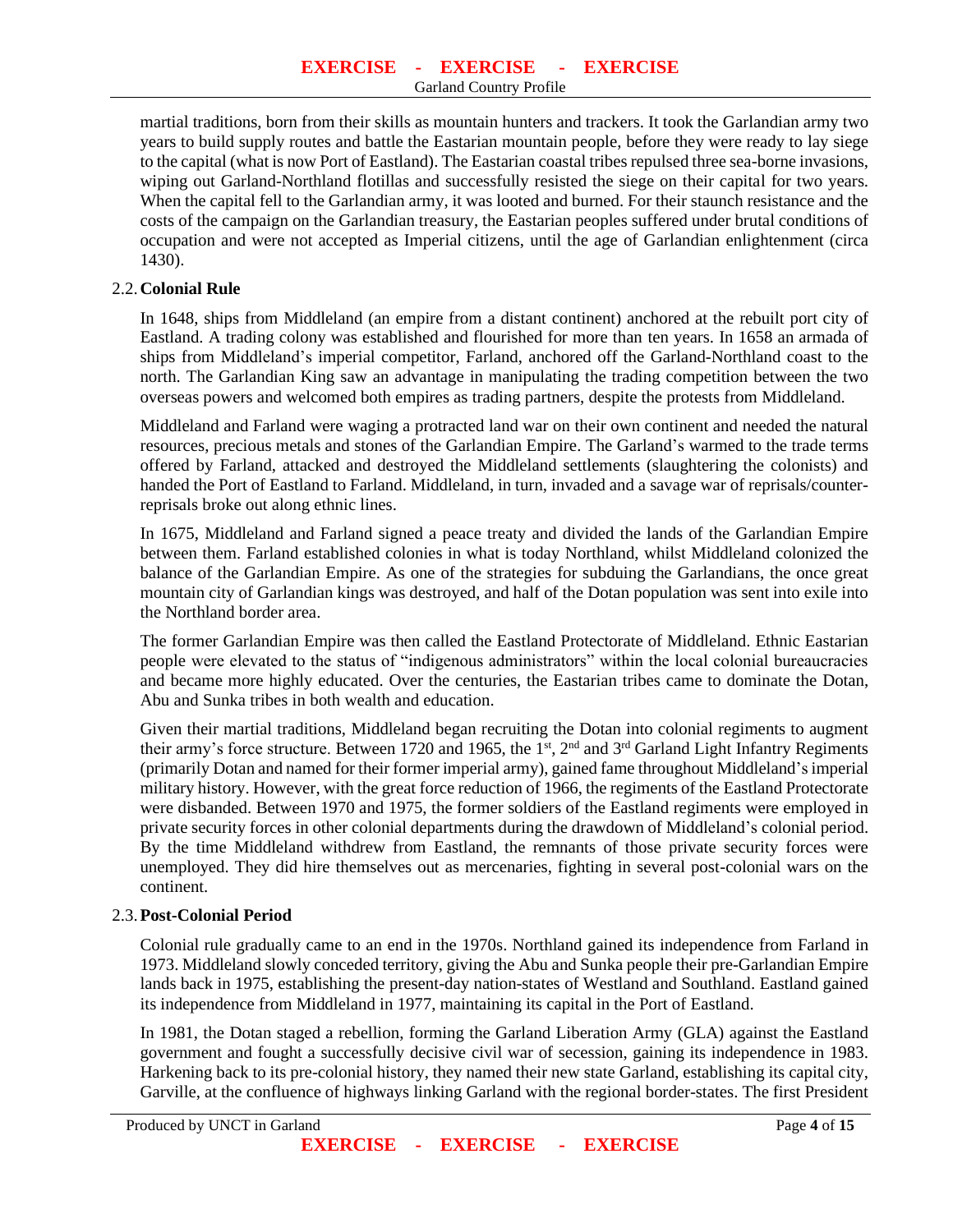was John Malik who maintained a firm grip on power for many years. After establishing the Garland Armed Forces (GAF), the Garland government immediately rotated units in mercenary roles throughout the continent to subsidize military pay and benefits, acquire up-to-date weapons and gain practical combat experience. It is suspected that the former colonial powers funded GAF expeditions as a proxy force to advance/protect their interests on the continent.

As the dominant military force in the region, Garland invaded Eastland in 1988, in an attempt to carve out territory to gain access to the Eastland Sea. They succeeded in capturing territory East of Garland's North East Province. However, they were forced to halt their advance due to international pressure and threats of military action by Northland. The GAF did secure considerable territory adding it to the North East Province in 1990. Garland placed Dotan citizens in the North East Province to reduce the influence of ethnic Eastarian tribes.

In 1993, the Garland government forcibly removed the ethnic Eastarian population from the large swath of land surrounding the former imperial capital and established the Eastern National Park. This ethnic Eastarian population was largely dispersed throughout Garland and were forced into roles of laborers and domestic servants.

In 1996, Garland signed a non-aggression pact with Southland.

In 1997, in a surprise offensive, Garland invaded Northland to reclaim territory given during the 1675 peace treaty signed by Middleland and Farland. The "War of Dotan Liberation" lasted 11 bloody months, securing territory west of the North West Province. Given the ancient Dotan clan territorial rights, Garland expanded the North West Province to include the seized territory.

By naming the expanded territory part of the North West Province, regional and international concerns were raised that Garland may have set its sights on further territorial expansion westwards into Westland, based on historical precedence of the former Garlandian Empire. These fears of Garland expansion led both Northland and Eastland to build-up their military forces, at great financial cost, nearly plunging the subregion into bankruptcy.

Between 2005 and 2016, a violent extremist group, calling itself the Anti-Western Fighters (AWF), began targeting government offices and western business interests and schools in the North and North East Provinces. The terror campaign was fuelled by perceptions that foreign (Western/colonial) business interests were stripping the region of their natural resources and had deliberately sabotaged the lucrative lumber industry. The group was comprised mainly of Abu and Northarian resident guest workers and former forestry employees. The 13-year terror campaign concluded after President-elect Momar personally reached out to the group, despite the objections of the GAF Army Chief of Staff. It is rumoured that the group was paid off with political favours.

Since 1988, the mountain people of both North and South Eri Provinces have attempted to gain independence from Garland. These prosperous areas are relatively isolated and maintain long standing armed opposition groups. Theses provinces are of great strategic value, with respect to the Garland national security interests, vis-à-vis the Eastland border areas, with the mountain ranges and difficult terrain there protecting its east flank. North and South Eri Provinces are also vital to the Garland economy, considering their rich mineral deposits. Therefore, the GAF has devoted considerable resources to policing both provinces and delivering harsh treatment as reprisals for the activities of the armed opposition groups.

In 2012, a group of Eastarian junior army officers and NCOs staged a coup attempt against the President, over his "heavy handed tactics" against the families of the armed opposition groups in South Eri Province. The coup attempt failed, with martial law subsequently declared and the officers executed. The NCOs were sentenced to hard labour with 15-25 year prison sentences. Traditionally, the officer class has been drawn from the Dotan clans given their access to higher levels of education, whilst the NCO class has been dominated by Eastarians.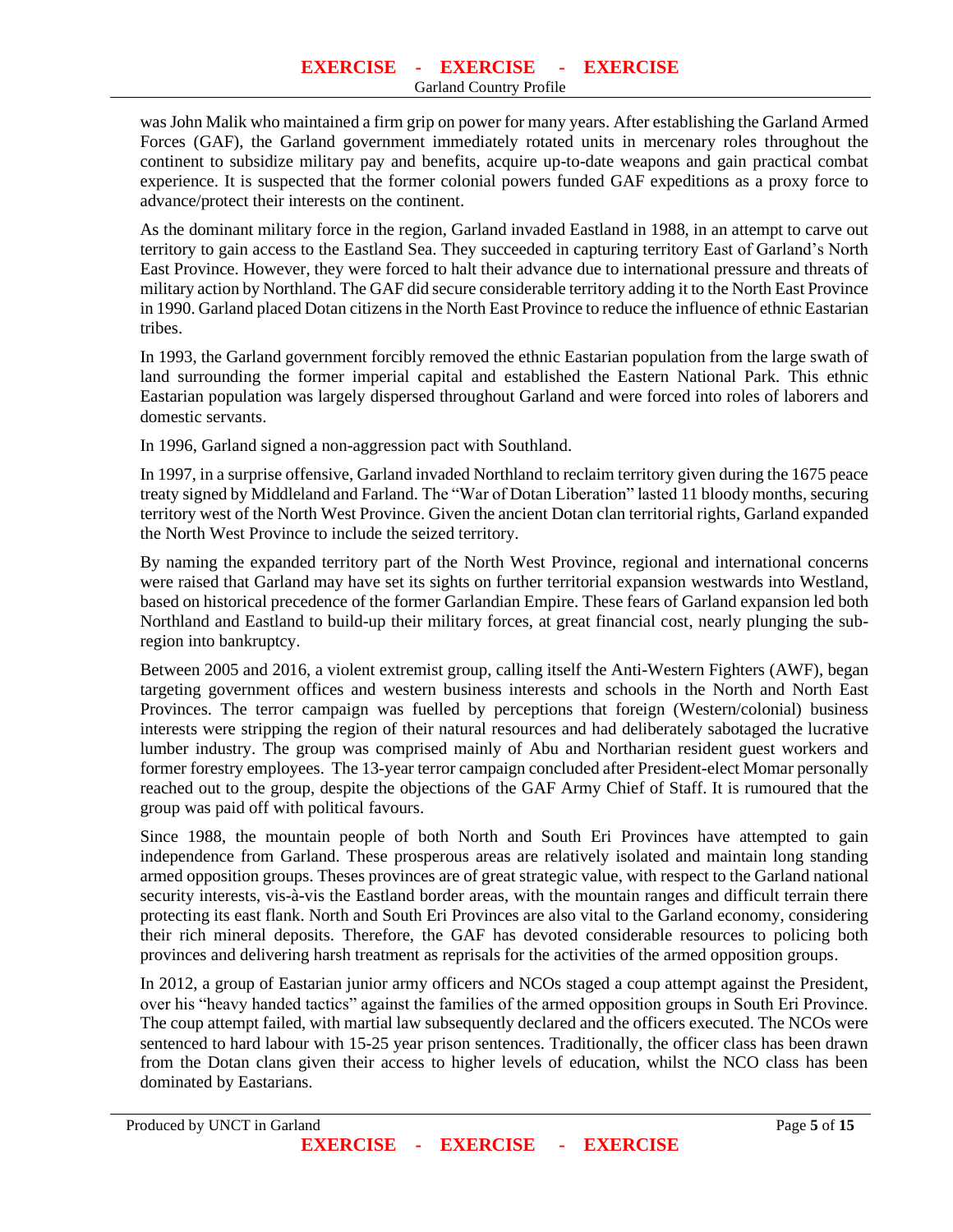# 3. **Political**

Politically, Garland is a young democracy. It is a presidential republic where the President is elected by popular vote through general elections and the Prime Minister is appointed by the President. The presidential term is six years.

Administratively, Garland is divided into eight provinces run by local governing councils, and each with its own security issues. There are three major political parties in the country which are sectarian by nature and largely affiliated with the major ethnic groups.

The Garland Liberation Movement (GLM) is a Dotan-dominated political party founded as the political wing of the GLA in 1980. When Garland became a sovereign state in 1983, GLM became the ruling party of the new republic. Since the beginning of the insurgency against Eastland, the GLM had Sunka support, but in 1998, when it became clear that President Malik intended to hold onto power indefinitely, Sunka Chief Shleiman Bashir separated from the GLM, forming the Garland Patriot Front (GPF) to better represent the interests of the Sunka people.

The Garland Democratic Movement (GDM) is an ethnic-based (Eastarian) political opposition party created in 2003. Its emergence was traced back to disputed House of Peoples' Representative elections in 2003. A number of current, senior members of the GDM failed to secure positions as official electoral nominees of the ruling party and chose to stand as independent candidates. George King, the current party chair of the GDM, ran as an independent for the gubernatorial election in North East Province and lost to a minority Dotan.

The GDM seeks to establish a pluralistic political system, with equal access to government resources for all Garlandians. The formation of the GDM was intended to lobby the ruling party and negotiate for political concessions, whilst utilising its community militia to defend and protect the group's existence from ethnic rivals and, if necessary, to retaliate with sporadic attacks to maintain political pressure on the ruling party/coalition.

The GDM has no formal links with the Eriyan insurgency. Those armed groups believe the GDM has 'sold out' and that it recognises and works within the Dotan-imposed hierarchy. The GDM has low but growing support in both North and South Eri.

## 3.1. **2012/2013 General Elections**

As President Malik tried to stay in power more than 29 years, violent protest and riots nearly turned into civil war in 2012. Under pressure from Dotan clan chiefs, President Malik agreed to hold elections.

The GPF threatened to change the political landscape of Garland in 2012, by placing the majority vote, enjoyed by GLM in jeopardy. Street violence broke out between the ethnic groups, but the leadership of both parties worked through a negotiated settlement and swung the election toward Abdul Momar of the GLM.

The general elections were conducted in two rounds, in October 2012 and January 2013 and Abdul Momar (Dotan) was elected. Following the elections, GLM and GPF formed a ruling coalition and won the majority of the 520 seats in the House of Peoples' Representatives. President Momar took office in March 2013 and selected Shleiman Bashir as his Prime Minister.

The results of the 2013 elections were not accepted by all parties, especially by the GDM. Disagreements led to a prolonged crisis and public unrest, which resulted in the death of 193, including civilians and police officers.

## 3.2. **2018/2019 General Elections**

Garland is heading towards the next general elections with the incumbent President and current Prime Minister as front runner candidates of the two political parties under a power sharing agreement.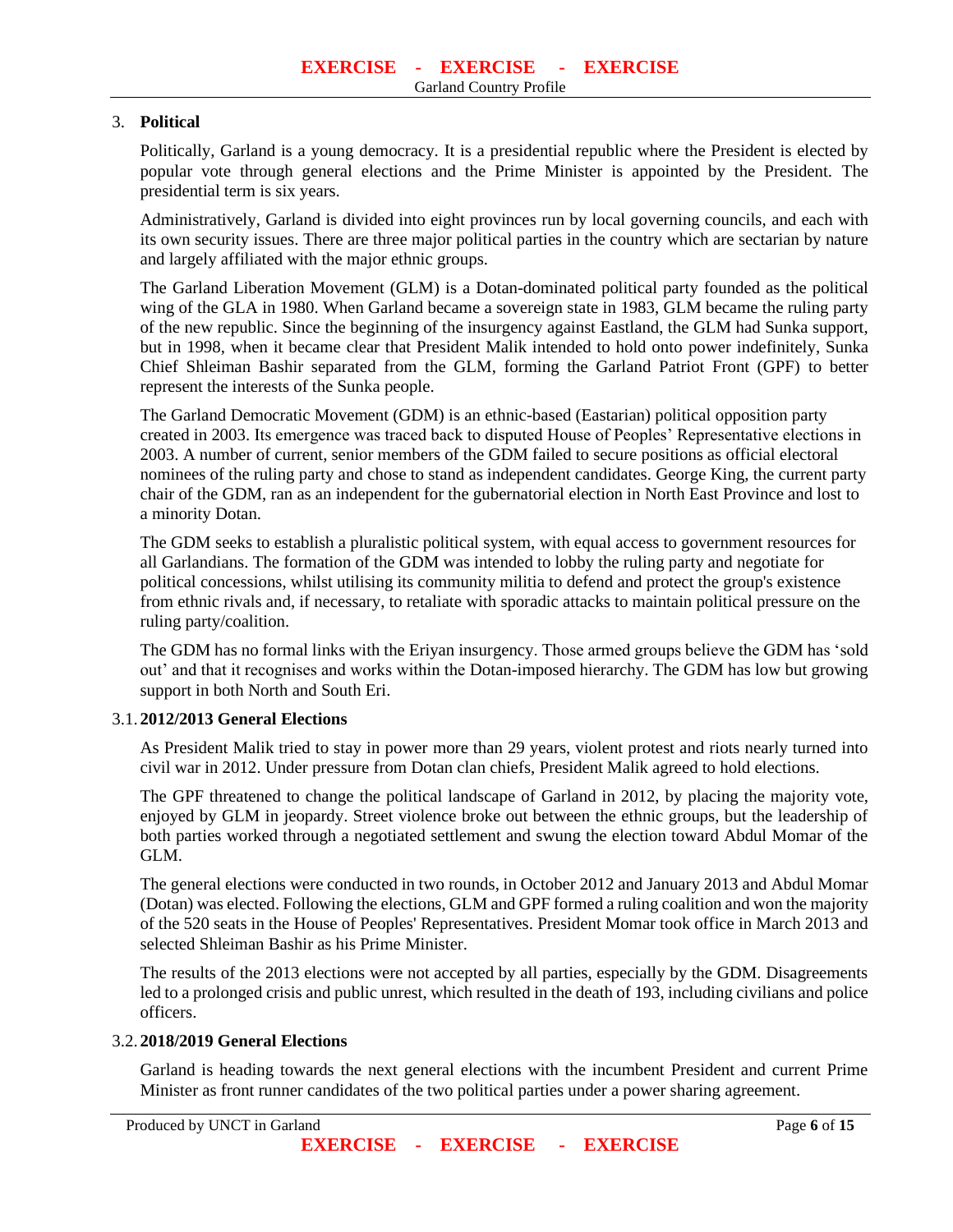President Momar is up for re-election. The election period has been volatile, so far, and tensions are expected to rise closer to election-day. Elections were originally scheduled to be held in October 2018, but logistical issues and a lack of funding meant that they had to be postponed by six months to March 2019. It should be noted that the armed groups in North and South Eri Provinces took the delay as evidence that the government was stalling on what is being seen as a national referendum on President Momar's rule. Accordingly, inter-ethnic tensions have increased in the country.

It is unknown what promises or conditions were made to the AWF. However, if President Momar loses the election, there is a threat that the AWF agreement could be placed in jeopardy. The group is already threatening to renew violence on social media, in what is viewed as an attempt to manipulate the election results. Indeed, images of AWF members parading through towns and villages in North and North East Provinces, armed with light and medium machine guns, and Rocket-Propelled Grenades (RPG) are now common.

#### 4. **Economic**

Economically, it is one of the least developed countries in the world, still recovering after a series of civil and interstate wars, hurt by the ongoing insurgency in two provinces with an influx of terrorist activities in the border areas. The Government relies on foreign donor resources for a large portion of its fiscal budget.

Garland's economy is fuelled through its mining industry in the North, North East, North Eri and South Eri Provinces. The most lucrative mines produce Gold, Bauxite, Cobalt and Zirconium. Much of the wealth produced by the mining is passed on to refineries outside Garland. The largest mining sites are explored by international mining companies. The Garpet Explore is based on 5th Continent and operates mining sites in underdeveloped countries with regular support from the host country. The profits from the mines are circulated through the national banks, run mostly by Dotan clans. The majority of foreign investment is centred in the mining industry within North and South Eri provinces. The fact that the money from this industry flows through the national banking system and does not go directly into the local economy is one of the issues with ethnic Eastarian armed opposition groups. New discovered mining sites are controlled by armed groups that collect taxes from miners. In some areas, as in North Eri and South Eri, armed groups are also imposing taxes to the foreign mining companies operating in the area.

Garland had been a leading producer of fine wood products through the lumber industry in the North, North East and North West Provinces. The lumber industry was internationally renowned and very lucrative. Guest workers from Westland and Northland were brought into the country to work the tree plantations in the early 1990s. In 2000, four species of metallic wood-boring beetles, the Gold-spotted Oak Borer, Twolined Chestnut Borer, the Emerald Ash Borer and the dreaded Longhorn Borer suddenly appeared. Although their arrival was likely the result of contaminated lumber equipment shipped from overseas, conspiracy theories abound. Within five years, the infestation spread and ruined the lumber industry. The vast number of dead trees resulted in a series of devastating forest fires that displaced thousands and crippled the treasury.

The guest workers brought in as skilled and unskilled labour in the lumber industry were reduced to menial labour roles when the industry collapsed. They attempted to form their own political party, but the attempt failed, as their limited citizenship status does not include the right to vote up to two generations.

Economic growth has fallen over the last two years in a row, standing at 4.9% in 2017. The slowdown can be attributed to ongoing insecurity in the wider sub-region, and uncertainty about the upcoming presidential elections (postponed until March 19). On the demand side, public investment shrank by more than 2% of GDP, following a big drop in government revenue, whereas private domestic demand showed more resilience.

Despite the rise in international oil prices, which were up by 23.2%, inflation showed little change, rising from 1.8% in 2016 to 2.0% in 2017. The external deficit deepened from 5.0% to 7.4% of GDP in 2017. Strong cotton and gold exports failed to offset the increase in oil imports. It is estimated that gold production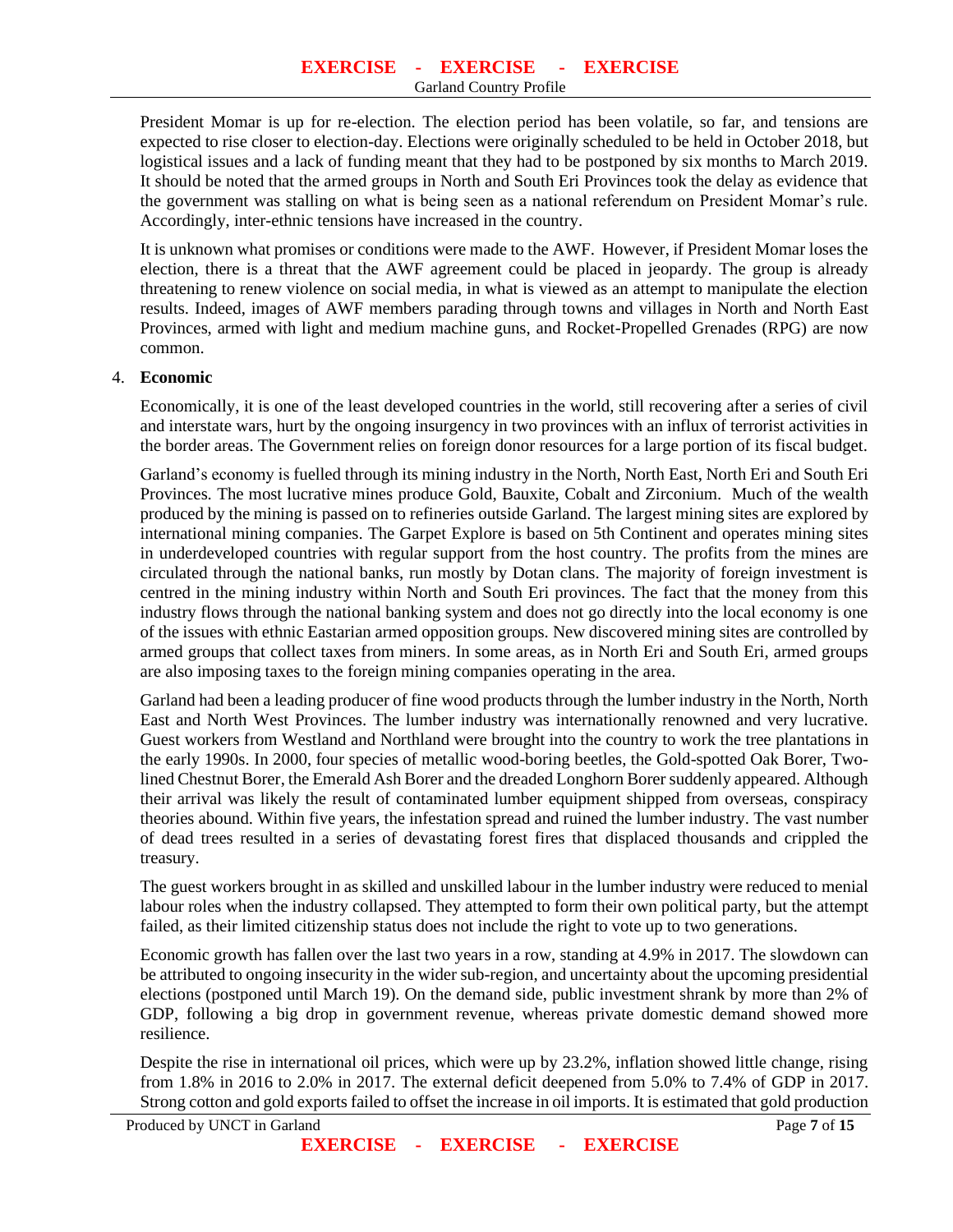rose by 21% and that the country had a record-breaking cotton harvest of 705,000 metric tons, up by 25%. The current account deficit was financed through a combination of direct foreign investment (60%) and external borrowing (40%).

The budget deficit increased from 2.9% of GDP in 2016 to 4.8% in 2017 as a result of an unexpected shortfall in tax revenue, which shrank from 15.2% of GDP in 2016 to 11.9% in 2017 and an increase in budget subsidies to offset the rise in retail oil prices. In response, the Government moved to reduce expenditure by more than 2% of GDP. This mainly involved reductions in public investment in all sectors, including health and education.

#### 4.1.**Trade**

The bulk of Garland's external trade is with countries outside the 8<sup>th</sup> Continent, but it relies on Eastland, Southland and Northland for trade involving use of seaports, with the most accessible routes to the coast being through Eastland, despite the current conflict there. It is thought that this may be due to informal local agreements and cooperation with lower-level warlords that control the transportation to the Port of Eastland. Accurate information on the volume and value of this trade is not available at the time of this report because there are significant volumes of informal, unrecorded trade.

Trade is also highly asymmetric; volumes and values of imports from these trading partners are substantially larger than Garland's exports to them. There are several reasons inhibiting smooth trade but one major concern of traders is the delays involved in getting clearance for goods coming into and out of the country. Presently, only 14 customs facilities are operational in Garland, including facilities at one airport and four border crossings, however two of them are located at Byra and Dafari, in South Eri and North Eri, respectively, and are affected by the armed groups operations.

#### 4.2.**Agriculture**

Garland has a substantially larger arable land suited for permanent cropping than comparatively similar countries, and currently only a very small portion of this land is irrigated. There is substantial potential to expand irrigated agriculture to meet domestic and international demand for food crops and agricultural raw materials. However, there is little foreign direct investment in the country, thanks largely to the unstable security situation.

Overall, provinces close to the White Line River, and the flood basins around other larger rivers are most suitable for agricultural production, particularly during the wet season. The West and South Provinces are partly desert and unsuitable to agriculture. Significant areas of the country are also forested, with such vegetation most prevalent in areas of North and South Eri, North East, North and North West Provinces.

#### 4.3.**Transport Infrastructure**

The majority of the existing road network in Garland's is paved, and most of local roads are impassable during the wet season making it difficult if not impossible especially for rural people to trade or move. This is why affected population groups tend to move from these areas at the end of the dry season. Moreover, this raises the transportation costs and also hinders the movement of goods from rural areas to urban centres and markets in the country.

Within Garland, there is poor connectivity among regions and between urban and rural areas. Furthermore, there are only limited connections with neighbouring countries. Connectivity with Northland in the north is primarily by air or river. On the road network, most traffic is between Westland, Eastland, and Southland.

There is only one national rail network in Garland. The King Marius Railroad was constructed late 1800s and connects Abusir, now Westland capital, to Port of Eastland, passing through Garville. This railroad was important to increase exports to Middleland during colonial times. Currently, the railroad operates with limitations and is outdated. A range of constraints limit the pace of recovery in the White Line River transport system, but this river system functions for trade year-round. There is also a general shortage of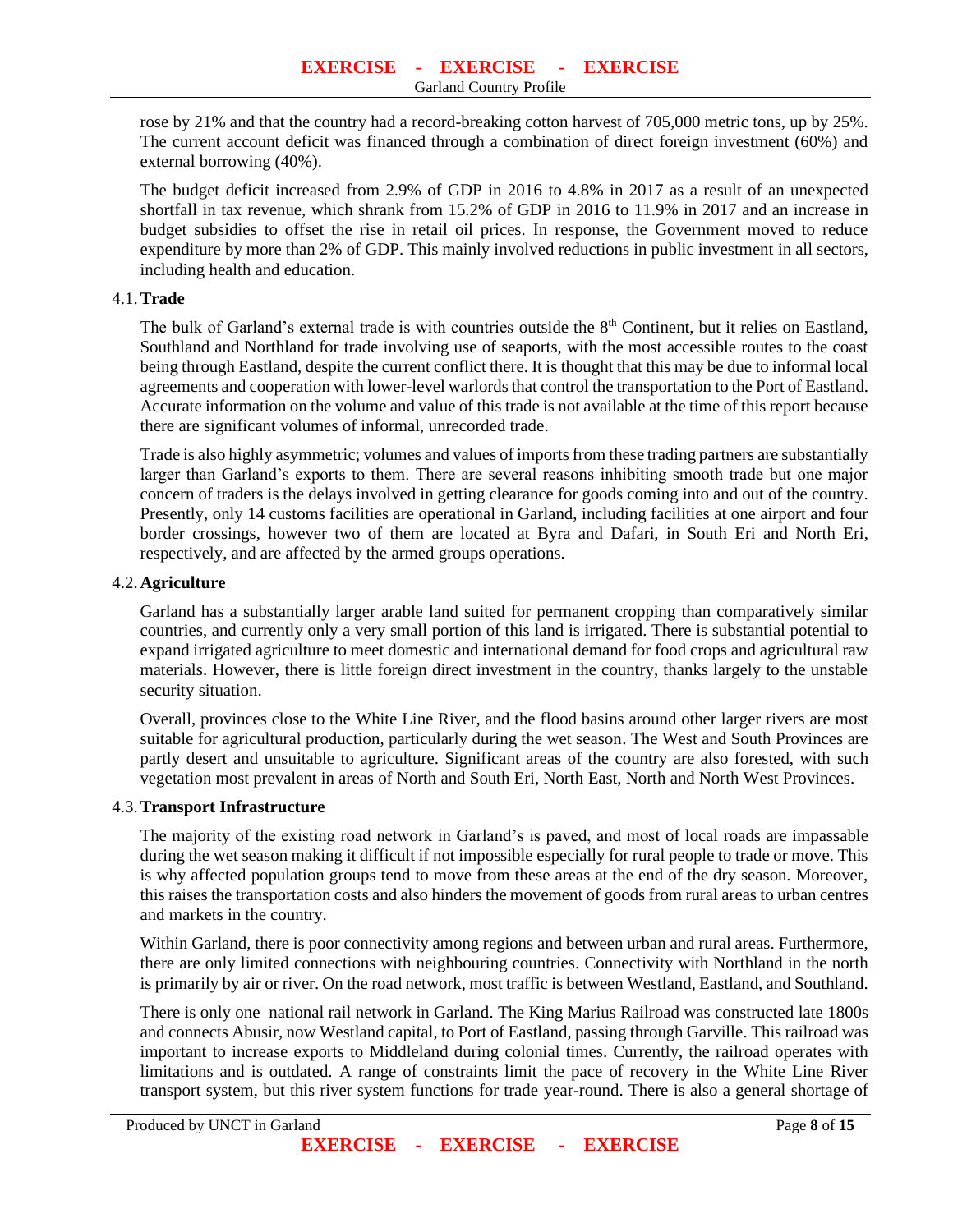equipment for operating river transport services, including a lack of handling equipment for containers, and vessels that are not in operating condition.

#### 4.4.**Services**

Only 48% of the population has access to electricity. Inadequate electric power supply and its high cost is a major constraint on the economy. There is a limited national grid in Garland, however its series of isolated networks serve mainly the provincial capitals and most populated cities. More isolated areas are serviced by generators. The Garland Electricity Corporation (GEC) has only 68.8 MW of installed capacity that is operational, with which it supplies the provincial capitals and the supply is discontinuous in most part of the year . According to recent surveys, 70% of businesses in Garland have their own diesel generators for power supply. Electricity is widely regarded as one of the most serious constraints to doing business in Garland.

Access to water supply and sanitation services is severely constrained. Only 52% of the population has access to improved water supplies, whereas the average for similar countries is about 68%. Regarding sanitation services, only 58% of the population has access to improved sanitation. One-third of the population still relies on surface water as its main source. Access to piped water is practically non-existent in rural areas, and more than 40% of the population relies on wells and boreholes for access to water.

In the area of communications, tele-density is poor. Garland has not experienced the explosive development of mobile phone and internet use seen in many other countries on the  $8<sup>th</sup>$  Continent, but this is improving slowly. Prices of information and communications technology (ICT) services remain quite high, with the market mainly focused on voice services, but recently there has been significant penetration of provincial towns, and some rural areas – particularly those with rich mineral deposits.

Print media remains a key source of information for the elite in Garland. There is one major broad-sheet newspaper, available primarily within major urban centres. The paper is largely viewed as pro-government, given the degree of influence and control the Government censors and Interior Ministry retain over its key personnel. Smaller, regional papers are produced within the various provinces, which predominately cover issues of local concern, and do not pay much, if any attention, to wider issues. Their views on local issues are largely influenced by their owners/editors ethnicity and political persuasions.

Mobile telecommunications masts are now located in all major urban areas but tend not to reach areas affected by violence and insecurity. Data services are very limited and expensive, and those with money to spend rely on expensive Wi-Fi or BGAN systems.

## 5. **Social**

## 5.1.**Education**

The adult literacy rates in Garland are low. In fact, with a national average of 28%, Garland currently has the lowest adult literacy rate on the  $8<sup>th</sup>$  Continent. This is particularly the case in rural areas where the average literacy rate is only 24%. In urban areas, it is currently about 52%. With current low enrolment rates for children of school age, the problem of illiteracy will likely continue for an extended period.

At the present time, for example, the literacy rates for 15-24-year-old people are only 35% in rural areas and 65% in urban areas. However, these statistics belie a greater imbalance as the Dotan population has a literacy rate of more than 70% and has much greater access to the education system than other ethnic groups, particularly the Abu, the Sunka, and the Northarian. The Eastarian population fared somewhat better as a result of their leadership of greater Eastland until the war of secession in 1983.

## 5.2.**Ethnic Groups**

In the North, North West and Central provinces, the majority population is Dotan along major rivers, and on most agricultural land. The Dotan dominate the major urban areas in these provinces. These urban areas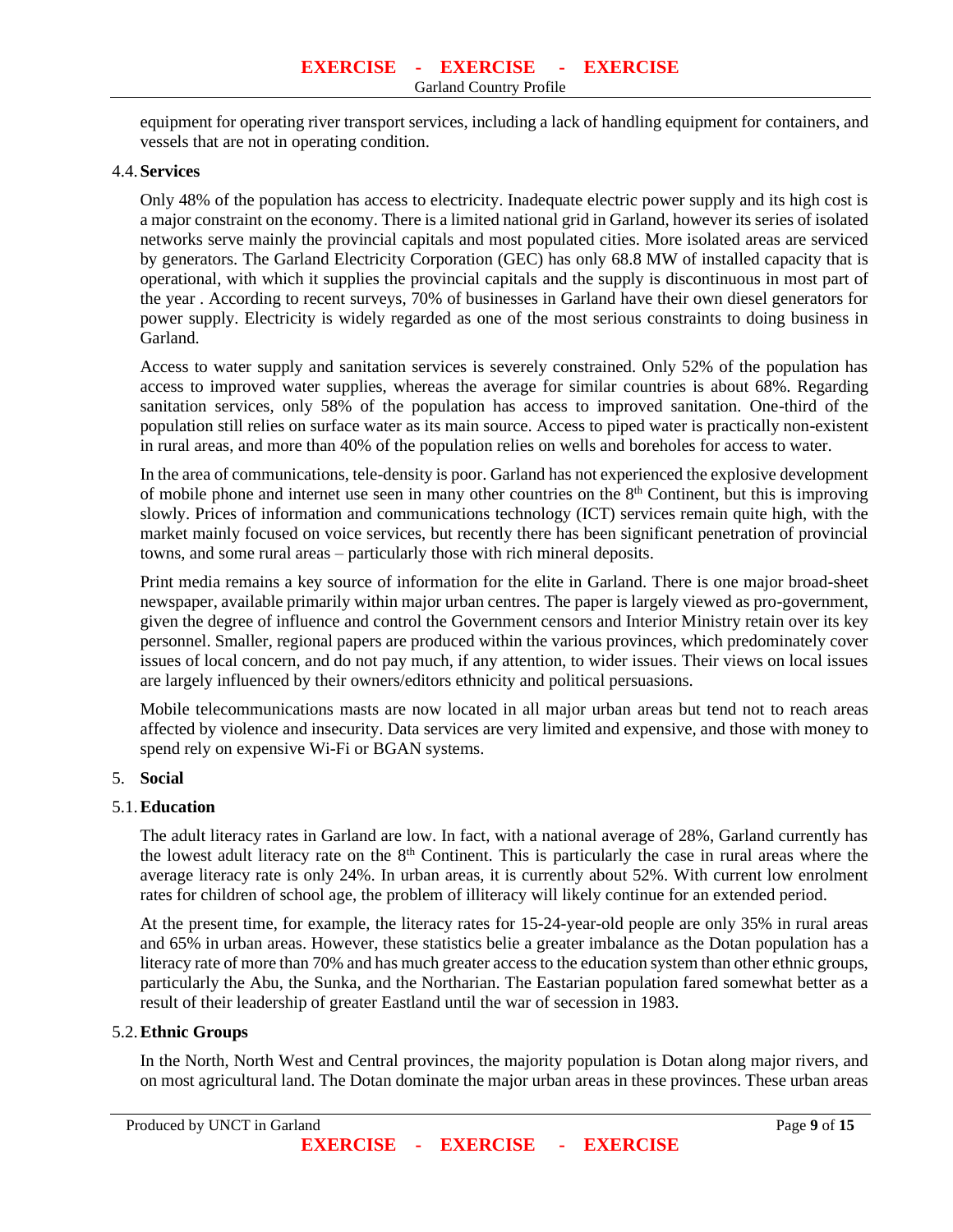also have a considerable ethnic Eastarian population. The Abu predominate in border areas, which are home to the main refugee camps, with the refugees originating from Westland.

The Northarian and Abu groups originally settled the North and North West land in order to earn money from the now largely defunct lumber industry.

West and South Provinces are very sparsely populated but have a relatively large Sunka population. West Province has minorities of Abus in the border areas and Dotans elsewhere.

Both the Sunka and the Abu are traditionally pastoralists.

North and South Eri Provinces have a majority Eastarian population, but Dotan population groups form a strong minority population.

North East Province is evenly divided between the longstanding Eastarian presence and the recently settled Dotan.

5.2.1. Dotan

- Majority ethnic group (46.9% of the population); population growth remains slow, if not static.
- Majority population in Central, North West and North.
- Minority in North Eri, South Eri and West Provinces.
- 80% of the officer corps in the GAF.
- Control the national banks, access to education, and to government posts.
- The Dotan maintain strong access to health, education and state employment. They occupy the most privileged position in Garland society with significant influence, power and prospects.
- Primarily located/settled in and around major urban areas, and within rural areas they maintain large estates and land.
- The majority Dotan enjoy a higher social status. After the civil war of Garland secession in 1983, the powerful Dotan clans worked diligently to overcome centuries of having to serve under Eastarian bureaucrats during the colonial period. The Dotan took steps to dominate the key bureaucratic posts, the national banking system and the armed forces. To keep the Dotan content, the government provides ethnic Dotan with priority service with respect to social welfare, government subsidies and public utilities.
- When public services fail to function, the Dotan have been known to take to the streets in violent protest, whilst clan leaders negotiate with political officials. The Dotan clans are considered relatively homogenous due to historical lineage. Power remains concentrated within a key number of families centred on the clans historical heartlands in the southern parts of the North and North West Province and in surroundings areas of Garville.

# 5.2.2. Eastarian

- 34.5 % of the population; population is growing.
- Majority population in North Eri and South Eri Provinces.
- Minority population in North, South and North West Provinces.
- Miners in precious metals in the mountains of North and South Eri Provinces.
- 40% of the Non-Commissioned Officer corps of the GAF.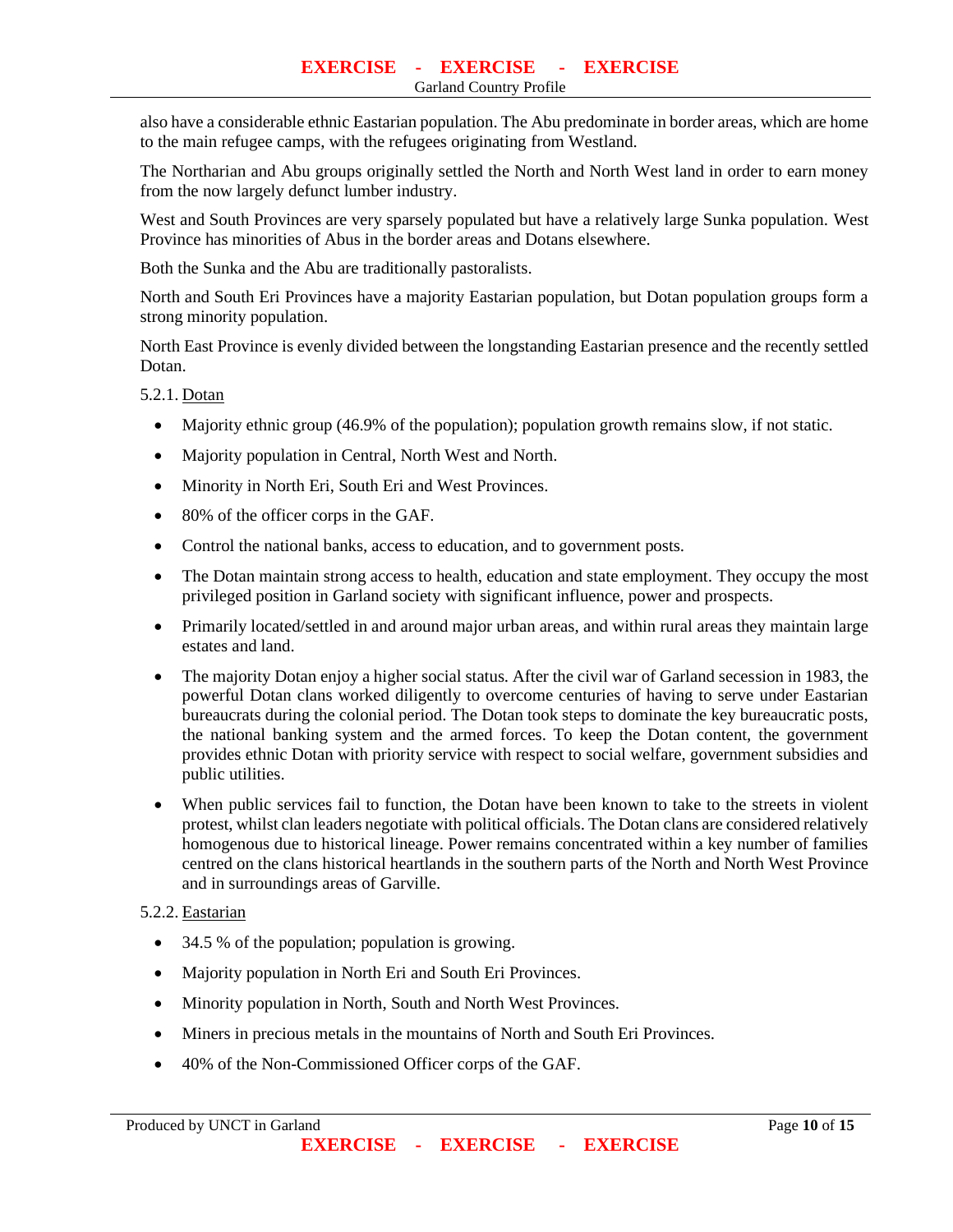- Maintain more limited access to health, education and government services, largely occupying lowmiddle class positions/ranks within the civil and public services.
- Located/settled primarily within the suburbs of major urban areas (cities/towns), rural areas and isolated villages.
- The Eastarian population remains stigmatized by post-colonial discrimination and resentment. Having been favoured by Middleland and placed into administrative positions as local colonial officials, the Dotan are quick to blame the Eastarians for any social or economic problems. The ongoing struggle for independence by North and South Eri Provinces increases public tension, in spite of the fact that the groups instigating secession do not enjoy the full support of ethnic Eastarians. This is mainly due to the violent nature of the groups. Indeed, there is some speculation that the Eastarians in these areas would prefer peace and an accommodation with the government, rather than continued war. However, ethnic Eastarians are not willing to speak out against the armed opposition groups.
- Differences in political leanings separate the Eastarian population in North and South Eri Provinces from the rest of the country.

## 5.2.3. Sunka

- 10.2% of the population; population growing slowly.
- Majority in West and South Provinces.
- Unskilled Farm/Cattle Ranch workers.
- Nomadic Traders in the desert border region with Southland; when settled, normally located in rural areas, isolated farmsteads and shanty towns around urban areas (towns/villages).
- Maintain very limited (if any) access to health, education and government services. Very limited (if any) potential for social/economic advancement. Suffer a high rate of mortality. Highly vulnerable to (negative) economic and climatic changes. Rely largely on subsistence living.
- Linked to their economic and social vulnerability, they can be exploited by organized crime and terrorist/subversive groups.
- The Sunka tribes of the West and South Provinces live impoverished lives. However, they have proven resilient due to their relative self-sufficiency. They look down on the ethnic Eastarian people as chronic complainers and respect the imperial history of the Dotan.
- To solidify support from the Sunka tribes, President Abdul Momar selected Sunka chief Shleiman Bashir as his Prime Minister in 2013. This was not a popular move with the Dotan clans, although it did receive widespread international support. Southland became closer allies, as a result.
- In the wake of the appointment of a Sunka Prime Minister, provincial Sunka politicians have found themselves elevated to several ministerial positions of power. Some government revenues have also found their way to South and West Provinces, alleviating some of the pressures that the desert climate and terrain brings. The Sunka are generally considered loyal, if not of equal status, by the Dotan.

## 5.2.4. Abu

- 5% of the population.
- Non-indigenous, Abu workers were originally brought in to work the lumber industry, and so have a minority population in North, North West and North East provinces. In Central and West Provinces, Abus compete for access to water resources with the more settled Dotan. Indeed, some believe that it was this, not the perception of Abu support for the extremist Imuna Kakuatan (IK) that prompted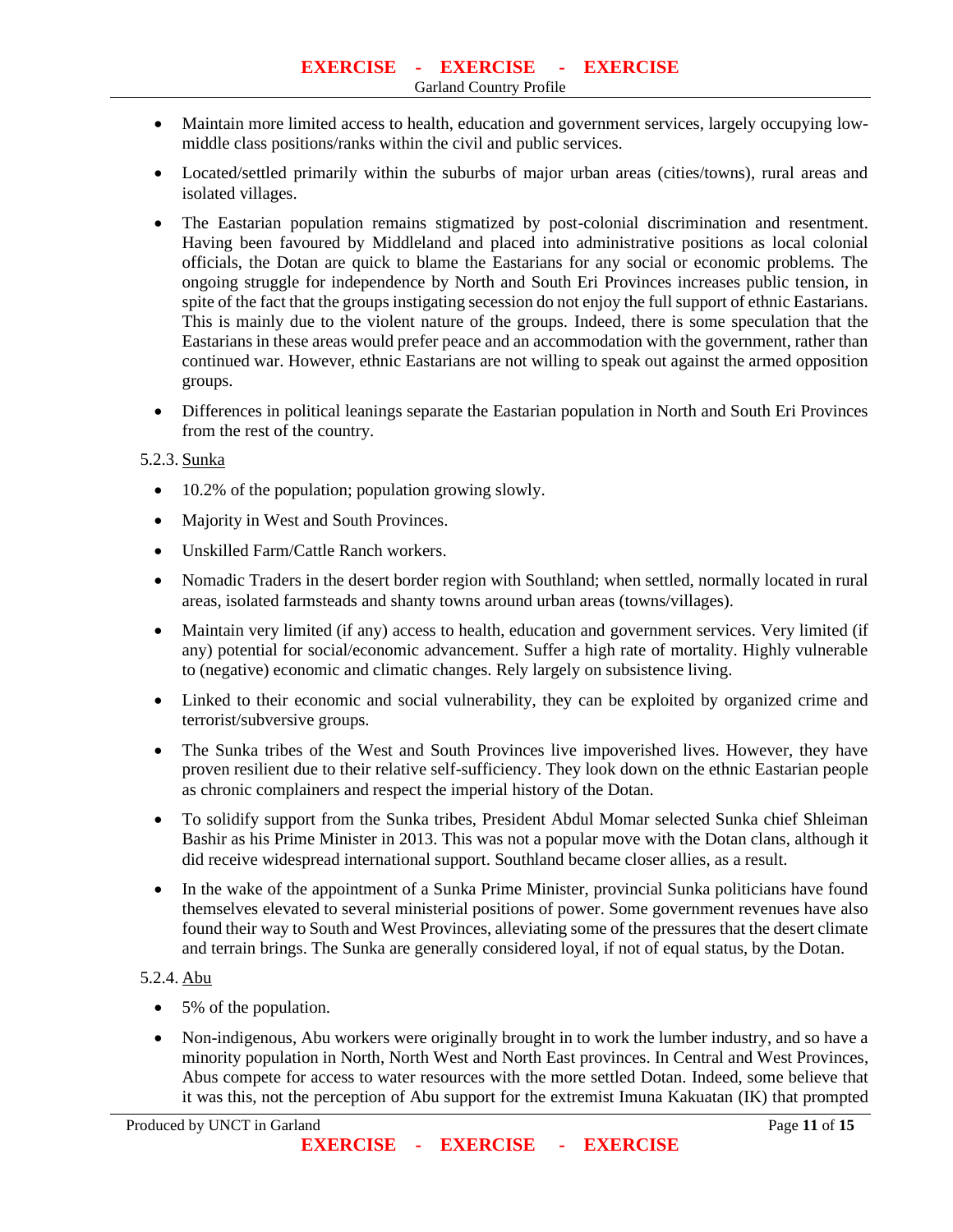GAF intervention in the area. It is worth noting that the majority of the refugee population in West and Central Provinces are Abu, most of whom have only recently moved from Westland. These recent arrival augment the 5% of the population that the Abu are officially credited with.

- The Abu are also a nomadic, pastoralist people, but they generally feel no attachment to the Garland state. Located in isolated towns/villages and remote areas, they move with their cattle from Central Province towards river basins, and areas further South with the onset of the dry season. They consider themselves to be from the lands of Westland, but do not feel that their ancestral lands should be appropriated by any state structure.
- Maintain very limited (if any) access to health, education and government services. Little potential for social/economic advancement. Vulnerable to (negative) economic and climatic changes.
- Although IK is 'of' the Abu, the majority of the Abu are tolerant people, and do not support the groups. Loyalty in the Abu group runs as follows: Clan – tribe. The tribes that are considered to be most conservative are the Abu-ryna and the Abu-rela. It is considered that these tribes are those that offer most support to IK. The Abus are also an armed society, with no man considered a man unless he owns or can shoot an AK-47. Often the tribe or clan will also have access to a centralized pool of weapons.

# 5.2.5. Northarian

- 4% of the population.
- Northarians are indigenous rural people; a small section of the population in the North West area of Central province, in the woodlands of North and North West, and in border areas of North East province.
- Northarians retain limited access to health, education and government services.
- Inherent tensions with the Abu which have been exacerbated by the significant influx of refugees who are taking up land and resources.

# 5.3.**Religion**

The Eastarian and Dotan population are largely Christian, though there are some among those ethnic groups that continue to adhere to animist beliefs.

The Abu population is largely Sunni Muslim, and are considered to be relatively conservative, but tolerant of those that do not share their religious beliefs.

The Sunkas are also largely Sunni Muslim but are considered to be less conservative than their coreligionists in Westland.

The Northarians, occupying the northern section of Central and Northeast Provinces are generally animist in their beliefs, and in recent years have become conscious of attempts to draw them – particularly their children – away from what they consider to be their traditional way of life.

There are a number of mosques in eastern areas of Central Province and throughout North East Province, and in urban areas of both provinces, where the Dotan and Eastarian predominate, there are smaller mosques, but no more than one in each major town or village. There is at least one Christian church in every small town and village in Christian areas, and several in major urban areas.

There is no history of religious warfare in Garland and, as such, tensions between Christian, animist, and Muslim have been traditionally low. However, this has changed somewhat in recent years with IK-related violence, and with the tensions against western forces (largely involving Northarian and Abu). Notwithstanding this, the secessionist tendencies of the Eastarians in North and South Eri are more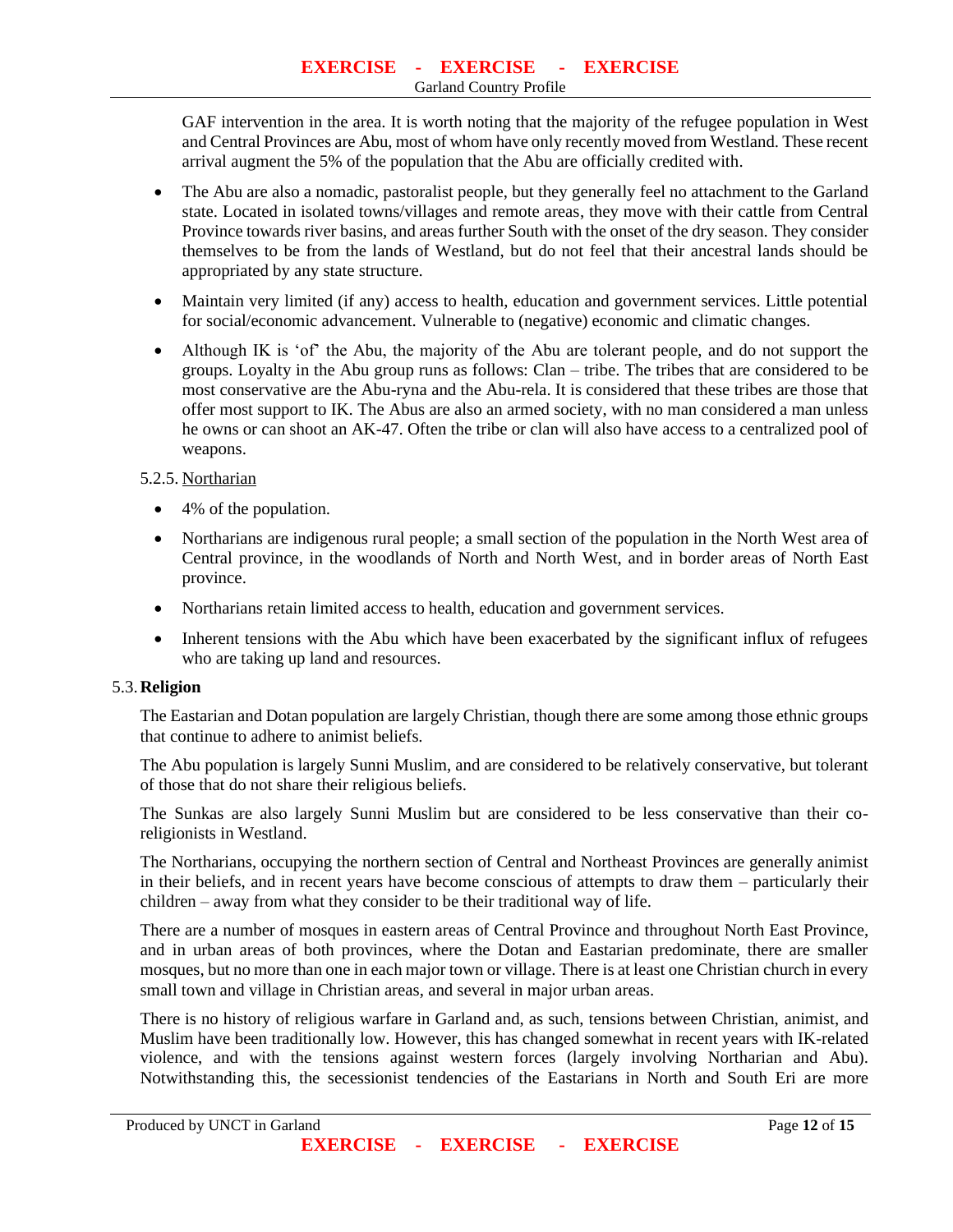damaging to social cohesion, and in the past have led to civil unrest in areas where the Eastarian and Dotan live in close proximity.

#### 5.4.**Languages**

The traditional language of Garland is Lingala and this is almost universally understood, even if it is not spoken by the Northarians, the Abus, or the Sunkas. The language of government, however, is English, reflecting colonial traditions, and this is widely spoken among the educated Dotan.

The Eastarian also speak English, though most of the Eastarian population grow up speaking Lingala. This is particularly common in North and South Eri Province.

The Abu and the Sunka speak Arabic, but unless Modern Standard Arabic (MSA) is spoken, the two groups would be unlikely to immediately understand each other. Traders and the intelligentsia of these groups tend to speak MSA.

The language of government in Northarian is Northanguese, but almost all Northarians speak Lingala, and understand English. Once again, this reflects the country's colonial heritage.

#### 6. **Security (for details see actor profiles)**

The GAF are responsible for the defence of the country while the Garland Police Forces (GPF) are in charge of rule of law within the country. The GSF are not well represented outside the main cities and, as such, local systems of tribal justice are prevalent, and a culture of impunity exists.

#### 6.1.**Internal Security**

The most significant internal security issues are: secessionist insurgency executed by two groups competing for local supremacy in the east; active terrorist groups operating in west and north border provinces; a large, international criminal organisation called Linohas operating in the North East borders; and a restive local population, all of whom expect the government to provide them with employment opportunities, regardless of the state of the economy.

The ongoing insurgency is driven by the Eastarians in (North and South Eri. The Eriyan National Liberation Front (ENLF) aims to secede from Garland and join with Eastland. The Eriyan Independent Movement Fighters (EIMF) separated from ENLF in 2012 and desires the creation of an autonomous state of Eri. After the split, both groups are competing for access to resources, both natural and man-made. The ENLF operates mainly in the North Eri Province while the EIMF controls the South Eri Province.

Ethnic groups exacerbate national instability and invariably define one's place in Garland society. If one is born a Dotan, one has greater access to economic resources, to government institutions, to education and employment. If one is born an Abu or a Northarian there is little chance of social mobility. Ethnic Eastarians have limited access to state resources, largely as a result of the size of their population group, but are viewed with suspicion by the Dotan, and the GAF, largely as a result of the ongoing separatist conflict in the south east. Essentially, the Dotan consider that the Eastarian in Central, West, and North East Provinces represent a fifth column for the Eriyan separatist groups.

Since 1991, an ongoing terrorism campaign has been waged along Garland's border with Westland, leading to the establishment of semi-permanent refugee camps on the Garland side of the international border. The group known as Imuna Kakuatan (IK) is indigenous to Westland with an objective of unseating the government. More recently, however, IK has been strengthened as a result of many hundreds of its members serving in the ranks of an extremist group in a civil war in the  $6<sup>th</sup>$  Continent. Some of these personnel returned in early 2016, and quickly embarked on a campaign to improve access to consolidation areas in peripheral sections of Garland's border area. This campaign involved attacking isolated GAF military posts, and some convoys in an effort to ensure IK freedom of movement and action in western areas of Central and West Provinces. Reliable reporting also indicates that the group preys on refugee camps as a means of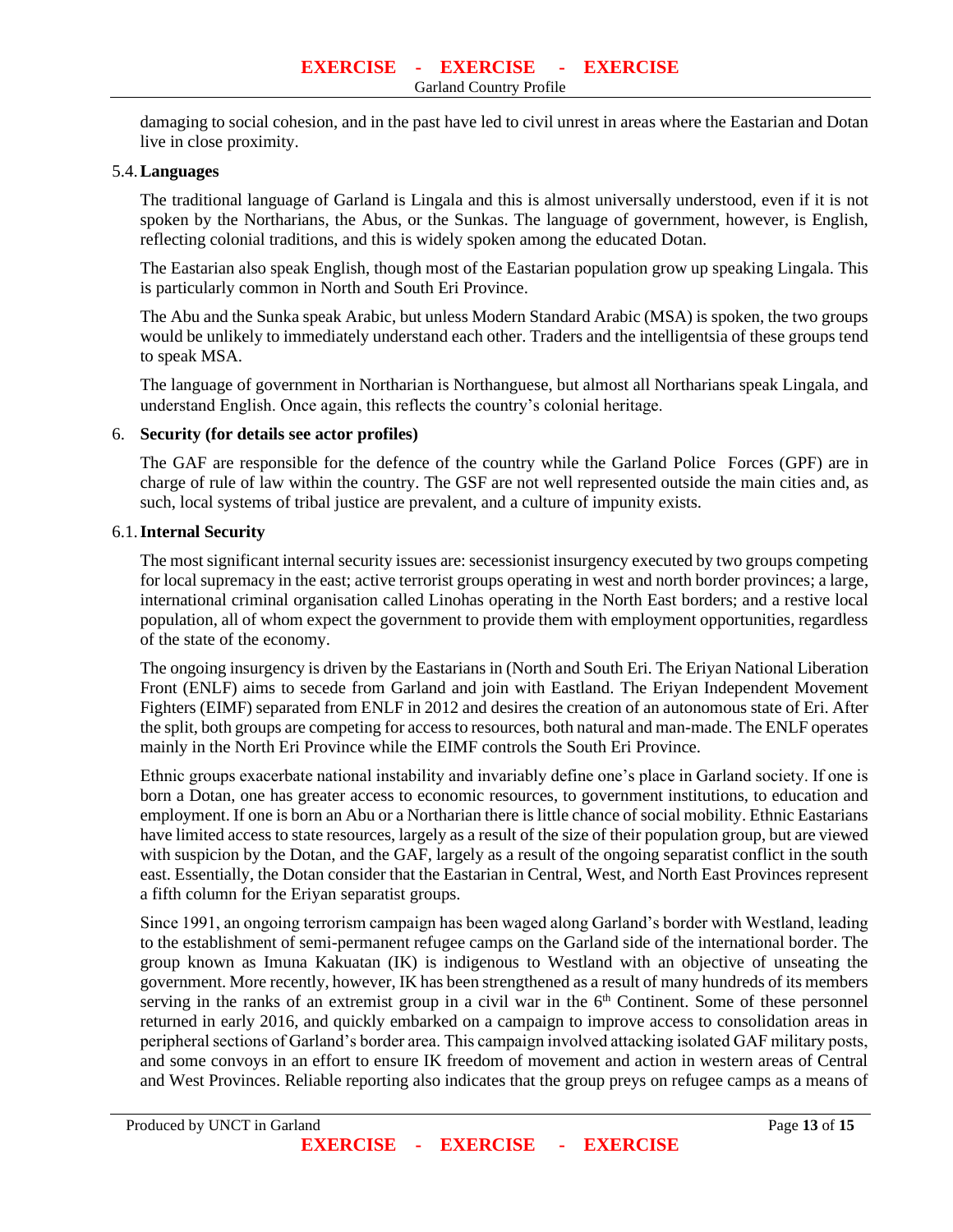gaining access to new recruits (young, male fighters), and supplies (particularly medical and food). After a GAF crackdown, IK began conducting acts of terror in Garland.

In North East Province there are significant tensions between the local Eastarian population, which also harbours secessionist tendencies, and the Dotan settlers. This occasionally erupts in violence, albeit at lower levels than is noted further south. This is largely because North East Province is easier for the GAF to penetrate, and the lack of armed representation that the Eastarian population has in these areas.

The North have a majority Dotan population, but there are sizeable Abu and Northarian population groups here, some of which are reported to have links with the AWF. It should also be noted that some commentators have suggested that the AWF leadership has links to the extremist IK.

There are reported violations of human rights in the areas affected by both the insurgency and terrorism. Indeed, a number of Protection of Civilian (POC) sites have been established in these areas, with the responsibility for their security having been with the GAF in the first instance. However, there are also consistent reports about exactions committed by GAF troops.

## 6.2.**Organised Crime**

There is a significant risk of crime throughout Garland but it peaks in urban areas, where crimes range from petty and opportunistic theft to physical violence. Petty theft risk is particularly high in the capital, Garville, due in part to price inflation resulting from the presence of NGO and government officials. The country's high level of gun ownership means the use of firearms is a common occurrence during robberies, home invasions (especially of compounds), and carjacking.

Organised criminal groups can be encountered in North East Province borders. According to the police force these can have some international links with Linohas criminals in Eastland and are primarily concerned with the smuggling trade. The risk of violent crime is highest in border areas. The risk of kidnapping for ransom is also prevalent in these areas, and in North and South Eri Provinces.

Illegal roadblocks can be a problem on several routes in Garland, whereby vehicle drivers and passengers are extorted for the right to pass. The Garland government has pledged to crack down on these activities as part of revenue harmonisation measures, but progress is likely to be slow.

## 6.3.**Regional Security**

Northland is in the midst of a civil war. There is considerable speculation that the opposition is being supported by the Government of Garland, or elements within the Dotan clans. Securing the border is stretching GAF capacity and security apparatus as they attempt to mitigate the flows of refugees, diffusion of weaponry, and growing ethnic and sectarian tension. Northland contains significant natural resources and maintains a strategic position within the sub-region given its substantial population and capable armed forces. As such, any significant undermining of Northland could have wider implications in terms of regional security and stability.

In addition, there are more than 200,000 refugees in Garland who left Northland, due to the ongoing hostilities. These Northland refugees are primarily located in the North West, North, and in some sections of North East Province.

Garland enjoys extensive security cooperation with the Government of Westland, which has been strengthened over recent times by significant inter-cooperation against the mutual threat posed by IK. Garland has also cultivated a mutually beneficial economic relationship with Southland, predominantly driven around oil exploration and export.

Relations with Northland are extremely fractious owing to recent and ongoing conflict linked to Northland's civil war, whilst relations with Eastland remain cool given historical and ongoing ethnic tensions.